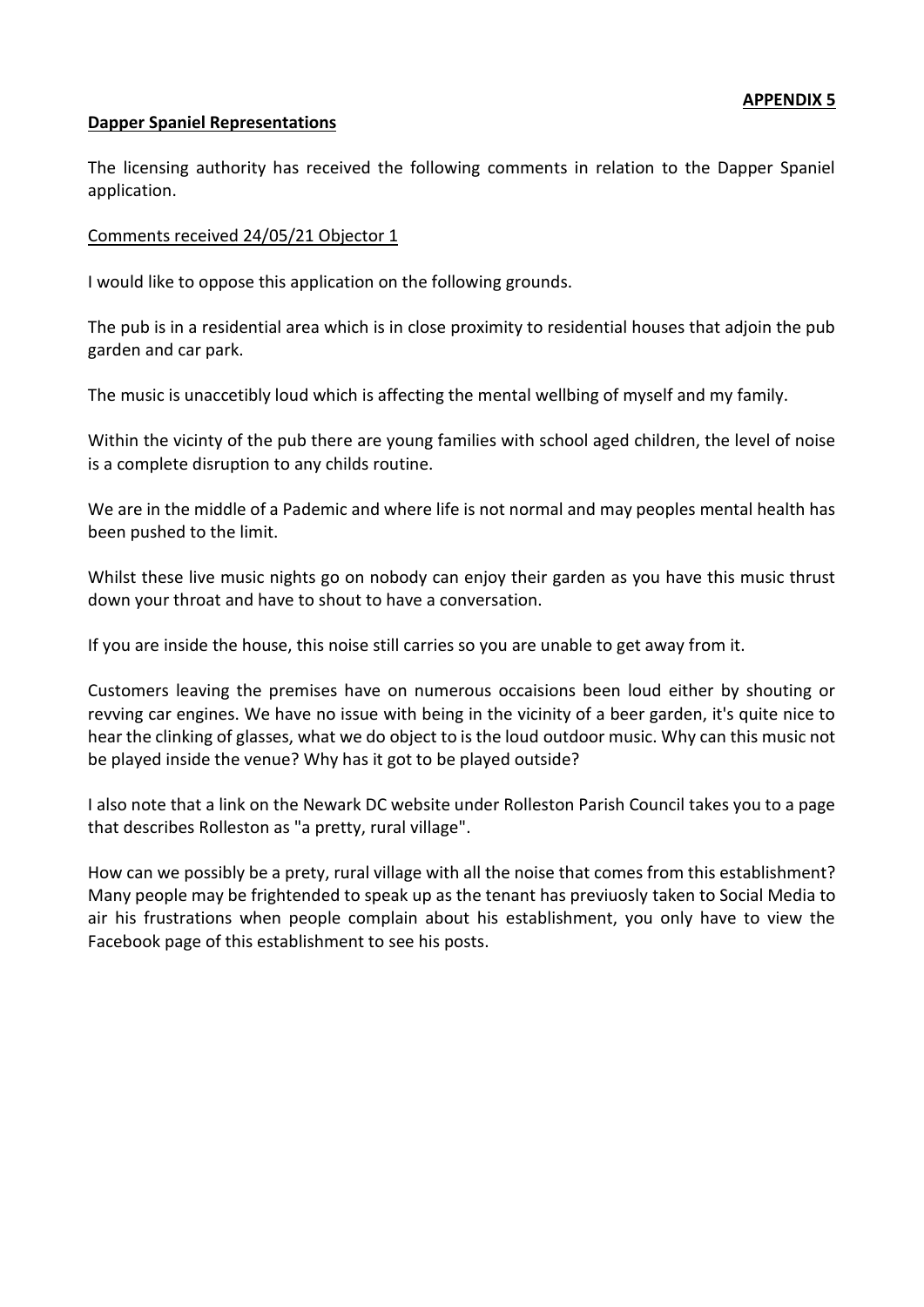# Comments received 25/05/21 Vanessa Howard on behalf of Mrs Sheila Howard

Dear Sirs

I'm writing on behalf of my Mother, Mrs Sheila Howard of 11 Greenaway, Rolleston to express concerns over the application for extended licensing hours and live and recorded music to be held outside.

My mother's garden immediately borders the garden of the Dapper Spaniel. The noise nuisance this could create would cause a significant nuisance and subsequently stress and upset. My mother has lived in the village for 52 years and now at 82 years of age we feel this is unacceptable for her.

In addition to the noise this would create, we have concerns over the amount of people visiting the village could bring, the parking facilities of which the Dapper Spaniel has few of and potential problems late night drinking could present. Emergency services are not nearby, namely Newark which clearly would take time to arrive should there be any problems arise.

Numerous properties surround the Dapper Spaniel in a quiet village location, the extended licensing hours and live and or recorded music outside disturbing this is not in keeping with a quiet village location but more of a small town.

We have had problems in the past from stones being thrown from the Dapper Spaniels garden directly into my Mother's garden and as such you can imagine the distress let alone damage this could cause.

I look forward to hearing from you at your earliest convenience.

Yours sincerely Vanessa Howard on behalf of Sheila Howard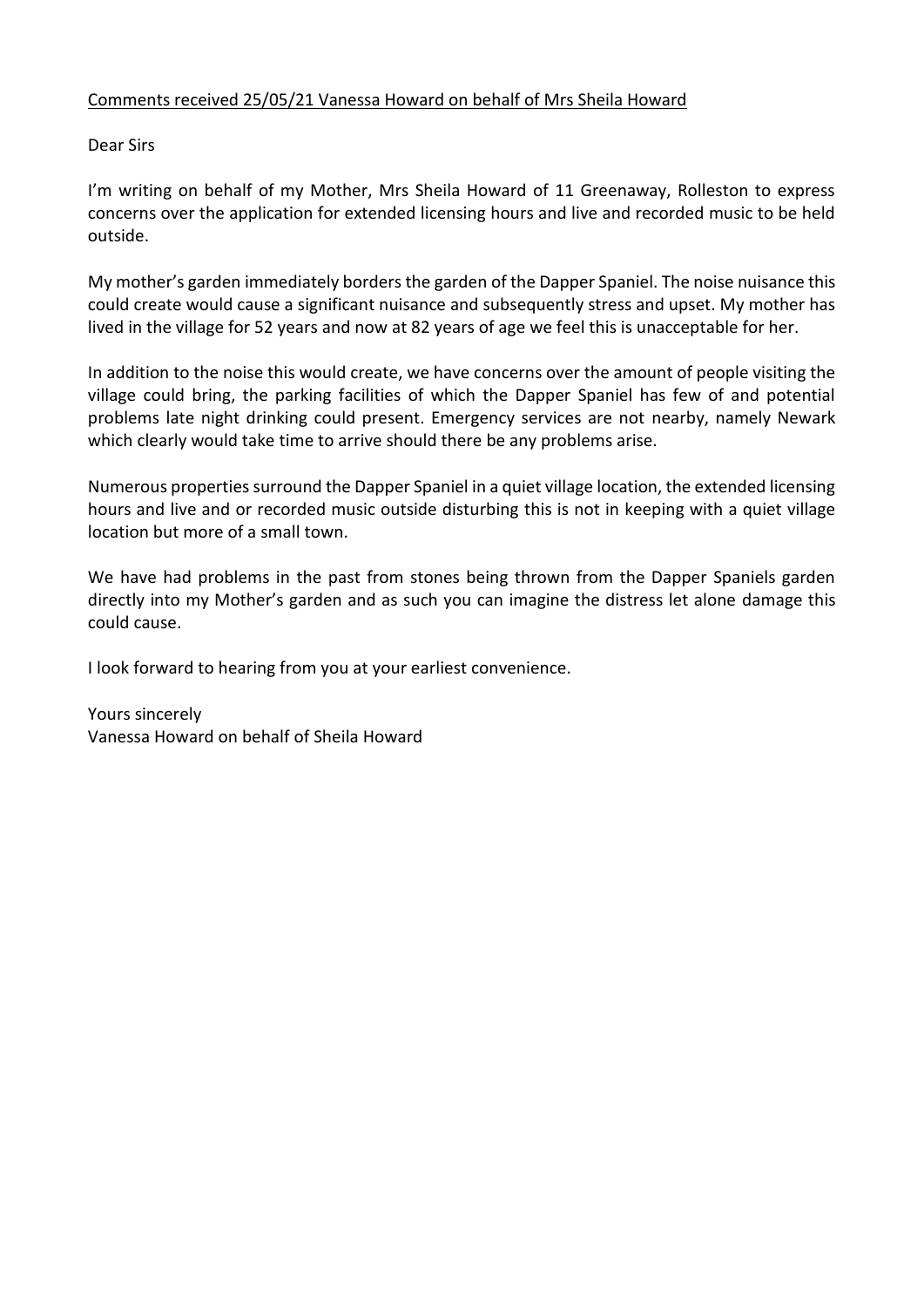# Comments received 19/5/2021 Tom and Jane Geraghty

We wish to support the application made by Karl Tyler.

We have been customers of the pub, the only one in the village, for 44 years and have greatly valued it, throughout all of its incarnations. Karl has tried very hard, throughout his time at the pub, to provide a place where we can meet, dine, drink and enjoy live music. The pub has been very well run, is very welcoming and the staff are friendly and obliging.

We speak on behalf of many friends and neighbours who have fond memories of time spent there and would be greatly disappointed if the application should fail in any respect.

Tom and Jane Geraghty Station Road Rolleston